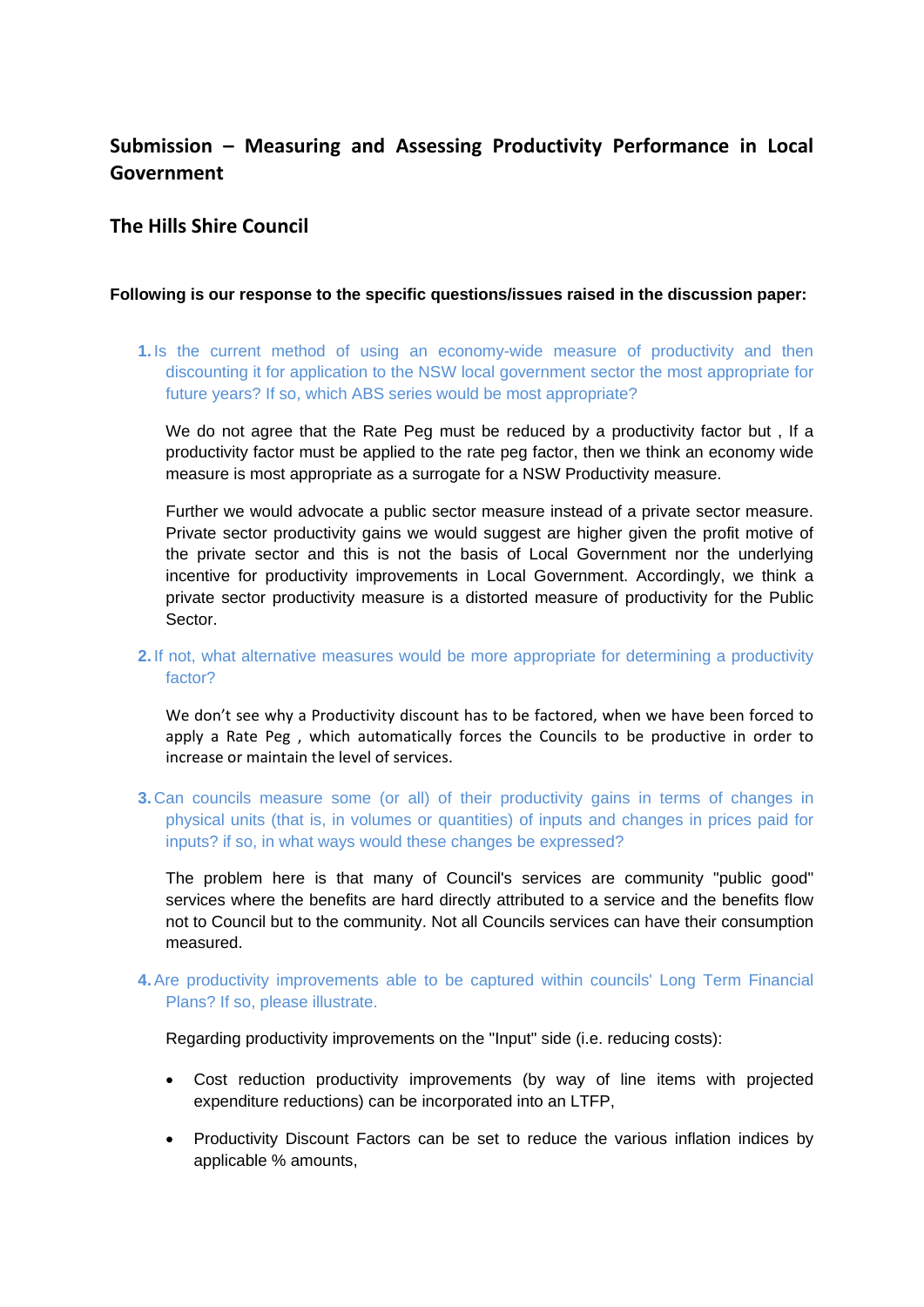Regarding productivity improvement on the "Output" side (i.e. increasing service delivery levels, new services or having services utilised by more of the community):

- An LTFP would be unable to capture & display increases in a Council's productivity relating to 'providing more services, higher levels of services or a greater number of beneficiaries".
- An LTFP focuses on the cost of services and not on the service level output, improvements or enhancements which in a lot of cases would not have any dollar impact & therefore cannot be seen in an LTFP.

#### **5.** What indicators should IPART use in assessing the productivity of Councils?

Every Council area is different and needs to consider what challenges and and what cost, as the level of risk may increase.

#### **6.** How can productivity improvements be improved over time?

This question assumes Councils will provide the same services year after year, but in fact that is not the case, as such you need to look whole of Councils Operations each year and cannot just isolate one service over time.

### **7.** Are net costs of individual services useful in measuring and comparing council performance?

Net Costs of services in isolation do not take into account (i) the level of customer satisfaction nor (ii) the level of service provided.

Unless such net costs per service per council is couched in terms of a per unit measure relative to (a) satisfaction of level or (b) level service provided, we cannot see the benefit of comparing the Net Service Costs per se across Councils.

Furthermore, the Net Service Costs of a Council can also year in year out be effected by the receipt of grant funding or the termination of grant funding - yet both of these events would not (and should not) be seen as comments on the productivity of the Council itself.

The loss of a grant (for external reasons) would increase the net cost of a service relative to a prior year, but should not result in a conclusion that the Council's productivity (or performance) has deteriorated of it's own accord or due to inefficiency.

## **8.** Can councils demonstrate how the cost escalation assumptions in their Long Term Financial Plans are derived and why they are reasonable in the light of current inflationary trends?

The following cost escalation methods are used in the LTFP model:

- Salary Increases (NSW Award/Enterprise Bargaining Agreement), may r may not be below the Cap
- Superannuation Increases based on different schemes different rules ( E.g. Retirement Scheme ) usually greater than the Rate Cap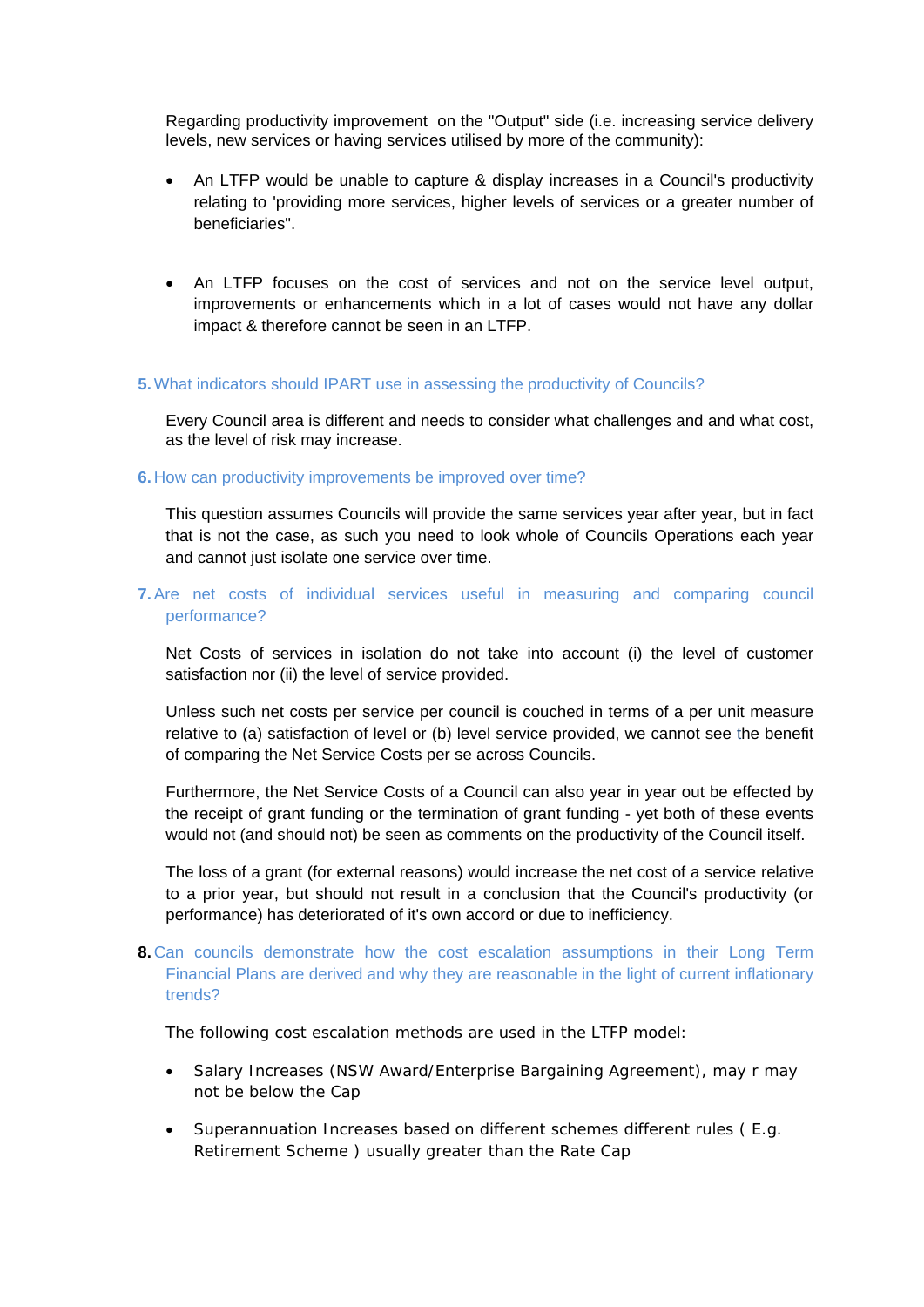- Workers Compensation Increases (based on past years trends and claims and forecast from providers)
- Insurance Premium Increases (based on past years trends and claims and forecast from Providers)
- Statutory Increases e.g. street lighting, bushfire levy etc usually greater than the rate cap and CPI
- CPI Increases
- Previous Years Trend Data e.g legal expenses
- Waste Tipping & Contractors expenses (based on tonnage of waste and growth)

# **In addition, we would like to make the following comments:**

## **1. Why are Councils not asked the question - The Concept of applying a Productivity Factor ?**

Of the issues that IPART has raised for comment, we are surprised that the actual concept (& application) of deducting a Productivity Factor has not been raised as an issue available for comment. It appears from the paper that a productivity factor is beyond debate in setting the Rate Peg percentage.

As more and more demand is placed on Councils to deliver expanded and new services, and not all Councils will agree to seek a SRV, applying a productivity factor to reduce the income it can generate, is like penalising the Councils who are actually making productivity gains, not being able to use the savings to deliver other services.

### **2. How do you Measure Productivity?**

As per IPART's definition of Productivity being:

### OUTPUT (volume, quantity & quality)

INPUT

As such there are three (3) ways to improve productivity:

- (i) Increase the outputs (for the same level of inputs),
- (ii) Decrease the inputs (for the same level of outputs), or
- (iii) a combination of both (i) & (ii).

**We would put forward that the use by IPART of a productivity factor discount on the rate peg percentage is a "blunt instrument" that only seeks to achieve productivity by decreasing inputs (being a decrease in the cash available to purchase inputs).**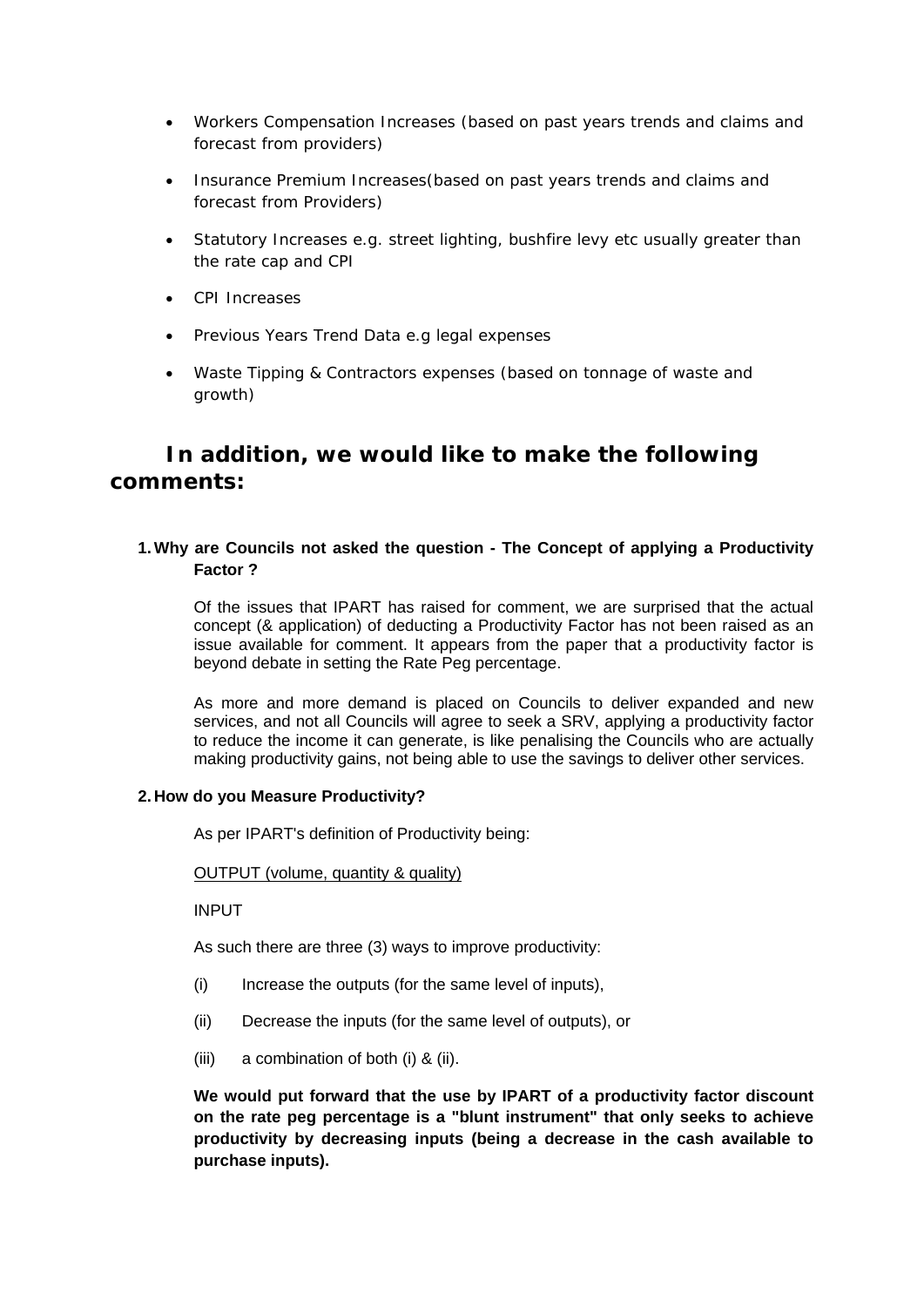The application of a productivity factor discount to the rate peg does not take into account that Council could increase the outputs of services whilst retaining the existing level of Inputs.

In effect, discounting the rate peg annual increase by a productivity factor forces Council to live with less money rather than let them provide more services with their existing (continuing) revenue stream.

ie. It looks at (& enforces) productivity from only 1 viewpoint…reducing Inputs - being the general revenue received by Council. Implications of this is that Council cannot maintain existing service levels with a revenue stream that does not match annual cost increases will by default have to reduce services.

#### **3. Infrastructure Backlogs**

Given the acknowledged "Infrastructure Backlog" of existing Infrastructure Assets that need replacing but for which Council do not have the available financial assets or revenue streams to fund, we question whether the productivity discount factor is appropriate or "good policy" - in that it denies Council's future revenue streams which could be used to start funding the infrastructure backlog.

#### **Is the Productivity Factor really material in terms of fighting the backlog!?**

We note on IPART's document that a productivity factor discount "is consistent with the cost index approach that we (*IPART*) use for other industries that we regulate (such as the taxi industry)" - but taxi services could not be said to have a unfunded infrastructure backlog.

IPART make mention within the Discussion Paper that *"in our view the annual rate peg (including any productivity adjustment) should be set in the expectation that current service levels will be maintained and that cost reductions and efficiency savings will not be obtained at the expense of service standards, unless approved by the community"*. Given the Infrastructure backlog, it could be argued that current service standards year in year out are falling as infrastructure renewals are not kept pace with degradation - a position that seems to go against the basic tenet of IPART's that the rate peg (& productivity discount factor) should be set in the expectation that service levels are maintained.

We would contend that while Council has (an ever increasing) Infrastructure backlog, a Productivity Adjustment Factor that reduces Council's available general revenue in future years (below that of annual cost increases) cannot achieve IPART's tenet that such revenue discounts will not reduce service levels.

## **4. Productivity Factor acts as a disincentive to Councils who are actually achieving productivity Gains**

A Productivity Factor Discount (affecting the rate Peg) must mean that those Councils driving productivity in house are being penalised by having to find additional productivity savings that are brought down by IPART.

The IPART productivity Factor discount is applied to ALL Councils and does not take into account whether individual Councils have already factored in productivity gains into their coming years budget.

If Councils were able to be granted an exemption from having to apply the productivity factor (to their rate peg) where they can already show a minimum productivity saving